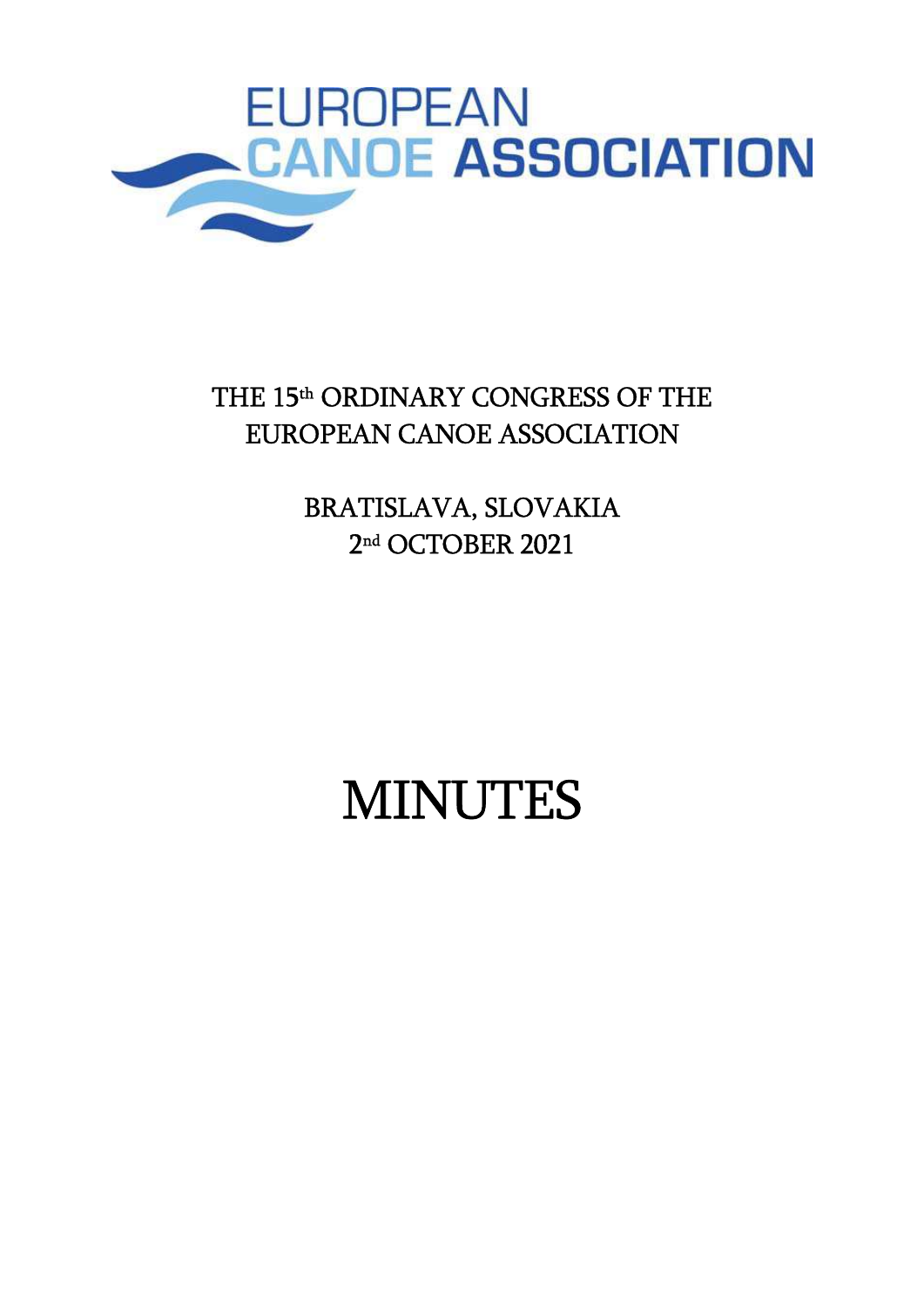#### ITEM 1

#### OPENING OF THE CONGRESS

Before the President Albert Woods opened the Congress he thanked the Slovak Canoeing for the organisation of the Congress and to all delegates present to the Congress in such a difficult Pandemic situation.

With minute of silence Congress expressed their respect to all canoeing friends passed away between two Congresses.

President Albert Woods welcomed than the Vice President of the International Canoe Federation, Mr. Thomas Konietzko and gave him the word.

Mr. Konietzko excused ICF President for not be present to the ECA Congress because of the other important meetings. He saluted representatives of all National Federations thanking for their efforts to save the canoeing sport in the last two years and encourage athletes and coaches to continue the training despite cancellation of the most main World and European events. He complimented the Federations for excellent results in the Olympic Games Tokyo 2020. He stated that Europe is driving force of the canoeing in the World, but that it is very important to develop canoeing in the other Continents what will guarantee staying of canoeing in the future programme of the OG. Mr Konietzko expressed satisfaction with the number of viewers on TV and livestream that watched canoeing during the OG Tokyo 2022, what makes our position stronger within the Olympic family. He noted and significant loss of the Olympic quotas from OG Sydney 2000 what continues also for the OG Paris 2024. He stated and that new sports are replacing traditional sports in the programme of the Olympic Games, and that we all have to be aware of that fact. It is necessary to be more innovative and to mark America and Asia as target for development of canoeing, because these markets are important for the Olympic movement. Evolution of our disciplines is necessary to attract young people, make our sport more popular with higher number of viewers and interest of big markets.

At the end he thanked the ECA for work on development of canoeing in Europe and wished to all successful work at the Congress.

Mr. Woods thanked Mr. Konietzko for his kind words and help in reaching the goal to enter in the programme of the EMC Munich 2022, so as his contribution to the work of the ECA as the ECA Board member before been elected to the position of the ICF Vice President. Then he comes back to the Agenda of the Congress.

#### ITEM 2

# ROLL-CALL OF DELEGATES AND ESTABLISHING THE QUORUM

The ECA Secretary General did the roll-call of the delegates and reported the presence of

#### 23 National Federations at the beginning of the Congress as follows:

AND, BEL, CRO, CZE, DEN, ESP, EST, FRA, GBR, GER, GRE, HUN, ITA, NED, NOR, POL, POR, ROU, RUS, SRB, SLO, SVK, SWE.

The quorum was reached; the count of votes showed a total of 23 valid votes. In addition, he explained that the simple majority is 12 votes and the 2/3 majority is 16 votes (necessary for the Statute changes). The list of the present delegates is attached to these minutes.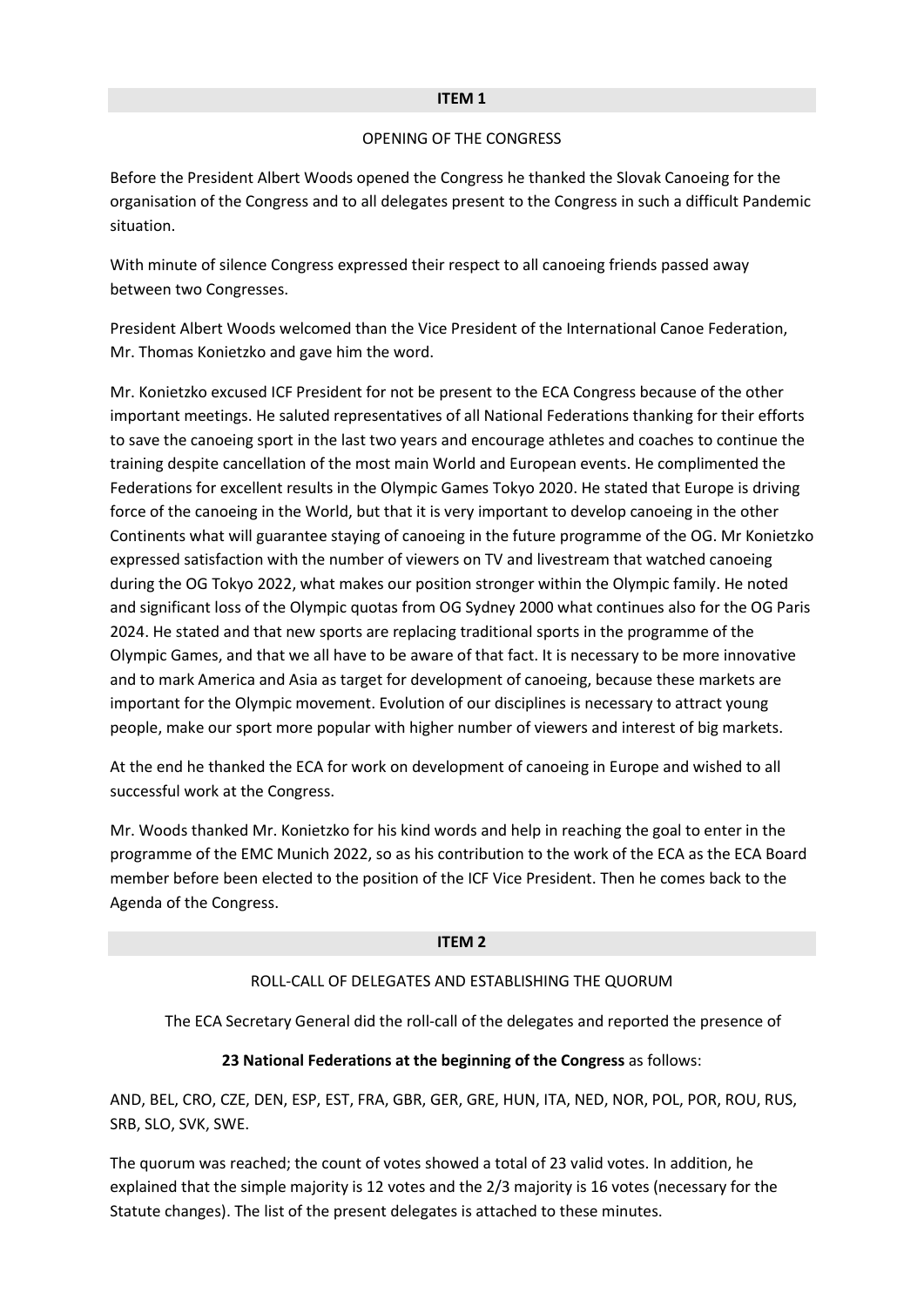#### ITEM 3

# APPOINTMENT OF SCRUTINEERS FOR THE PERIOD OF THE CONGRESS

The Congress unanimously accepted the Secretary General's proposal that Ms. Gabriela Christina Racaru from Romania and Mr. Wolfram Goetz from Germany to serve as scrutineers during the Congress.

#### ITEM 4

## REPORT BY THE PRESIDENT AND BY THE SECRETARY GENERAL ON BEHALF OF THE ECA BOARD

Written report with all other official documents for the Congress was sent to the Federations in the early beginning of the year. The report states all activities of the ECA and the ECA Board in the last 2 years including the meetings, competitions, development and media activities.

 In his oral report President Woods stated that in the year 2019 all the competitions were organised on the high standards with TV and livestream coverage, but in 2020 the pandemic had caused huge problems in sport in general and canoeing was not an exemption. Even in the situation when all World Championships in 2020 and most in 2021 were cancelled, ECA has organised 2 European Championships in 2020 (Senior Slalom in Prague, and Junior&U23 Slalom in Krakow) and all in 2021 with high participation of the athletes from European Countries. President thanked all of the organisers for their effort to organise Championships in such a complicated situation and for saving the motivation of the athletes for continuing the training and will for competition.

#### ITEM 5

# ECA FINANCIAL REPORT 2019-2020 AND REPORT BY THE AUDITOR

Mr. Branko Lovrić, the Secretary General, presented in writing the accounts of the ECA including the financial report and the report by the ECA auditor, Ms Evelina Petrova.

As there were no questions from the floor, Financial report and report by the Auditor have been put to vote and were unanimously accepted.

#### ITEM 6

#### ECA BOARD AND AUDITOR ELECTIONS

President Woods opened the votes with election of the ECA Vice President,

List 6.1: Election of the ECA Vice President

There was only 1 candidacy for the position of the ECA Vice President received from Slovakia for Mr. Miroslav Haviar.

Voting results:

|  | ABS |
|--|-----|
|  |     |

Therefore, Mr. Miroslav Haviar will continue to work in the position of the ECA Vice President for the next 4 years.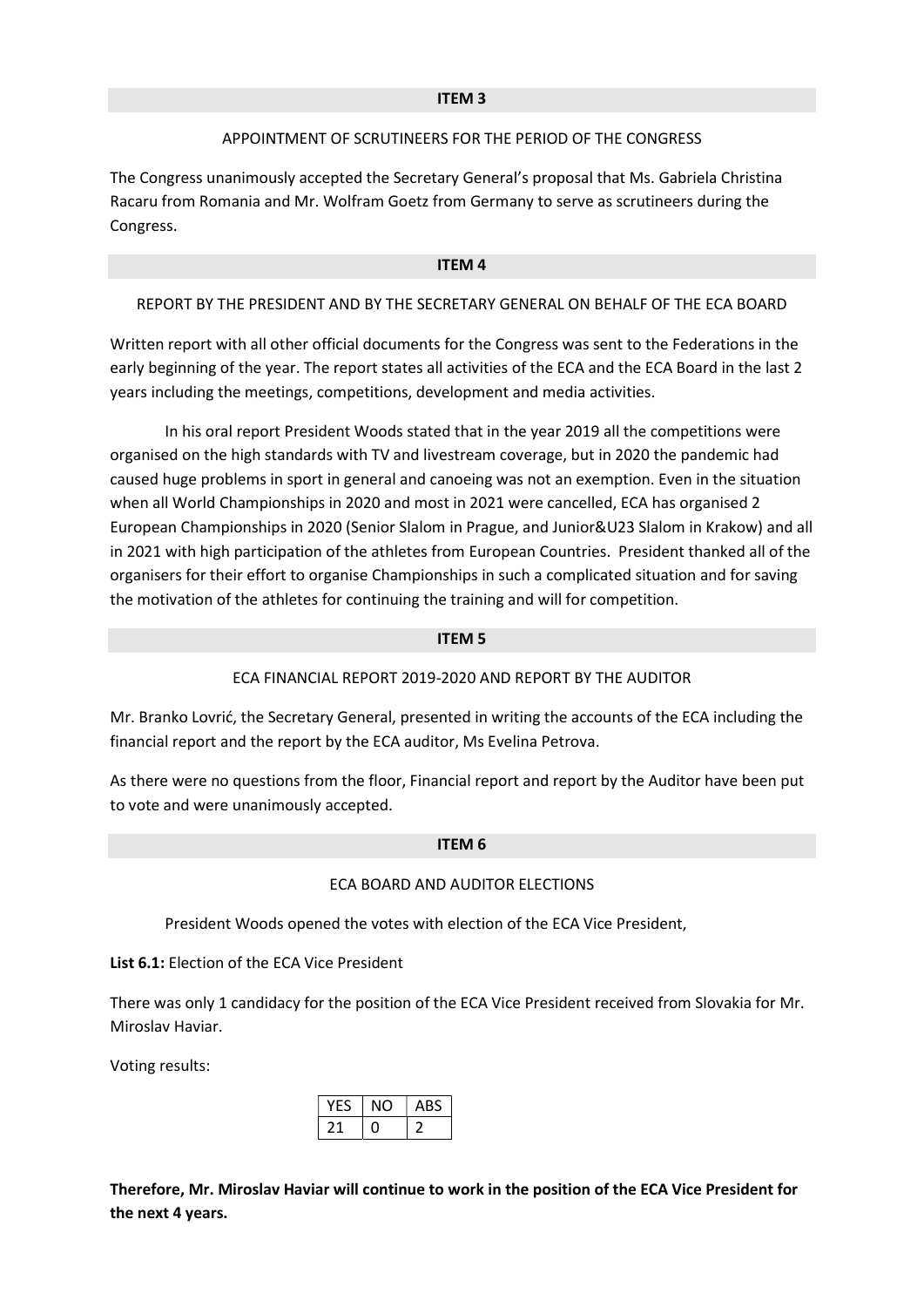#### List 6.2: Election of the ECA Secretary General

There was only 1 candidate for the position of the ECA Vice President received from Croatia for Mr. Branko Lovric.

Voting results:

| 0 | ABS |
|---|-----|
|   |     |

# Mr. Branko Lovric is elected for the position of the ECA Secretary General for the next mandate period 2021-2025.

List 6.3: Election for the ECA Board member

There was only 1 candidate for the position of the ECA Board member received from Hungary for Mr. Peter Karai.

Voting results:

| . . | ABS |
|-----|-----|
|     | ٠,  |

## Mr. Peter Karai is elected as the ECA Board member for the next period 2021-2025.

List 6.4: Election of the ECA Auditor

There was only 1 candidate for the position of the ECA Auditor received from Bulgaria for Ms Evelina Petrova.

Voting results:

|  | ABS |
|--|-----|
|  |     |

#### Mrs. Petrova will be working as the ECA Auditor for the next 2 years.

As representatives of Austria joined the Congress, Secretary General announced new quorum:

Present 24 countries. New simple majority is 13 votes; the 2/3 majority is 16 votes.

#### List 6.5:

Elections of the ECA Board members (vacant position)

As there were no applications received on time for the second position of the ECA Board member, according to the Article 6.2 of the ECA Statutes it was opened new invitation for the vacant position presented and approved by the Congress. Three candidates for one vacant position were proposed by the National Federations:

Voting results:

- Mr. Ruud Heijselaar (NED) received 14 votes and was elected for a 4 year term.
- Ms. Elena Iskhakova (RUS) received 2 votes
- Ms.Eva Lindmartk (SWE) received 8 votes.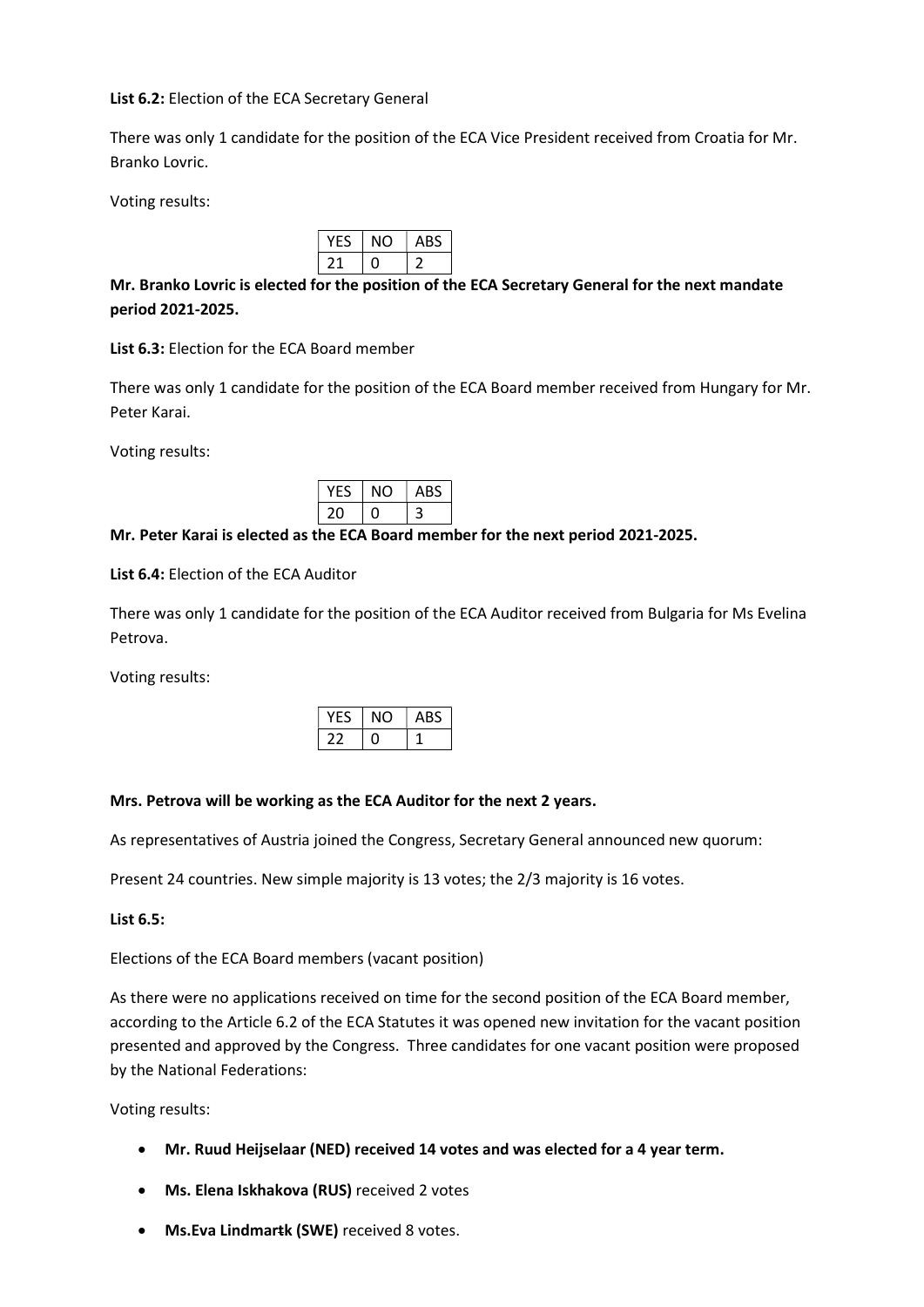| The new structure of the ECA Board of Directors |                              |                          |
|-------------------------------------------------|------------------------------|--------------------------|
| President                                       | Mr. Albert Woods (GBR)       | Mandate valid until 2023 |
| <b>Vice President</b>                           | Mr. Jaroslav Pollert (CZE)   | Mandate valid until 2023 |
| <b>Vice President</b>                           | Mr. Miroslav Haviar (SVK)    | Mandate valid until 2025 |
| <b>General Secretary</b>                        | Mr. Branko Lovrić (CRO)      | Mandate valid until 2025 |
| Member                                          | Mrs. Manuela Gawehn (GER)    | Mandate valid until 2023 |
| Member                                          | Mr. Ruud Heijselaar (NED)    | Mandate valid until 2025 |
| Member                                          | Mr. Andrej Jelenc (SLO)      | Mandate valid until 2023 |
| Member                                          | Mrs. Jovana Stanojević (SRB) | Mandate valid until 2023 |
| Member                                          | Mr. Péter Kárai (HUN)        | Mandate valid until 2025 |

| Auditor | Mrs. Evelina Petrova (BUL) | Mandate valid until 2023 |
|---------|----------------------------|--------------------------|

#### ITEM 7

# ELECTIONS OF THE CONTINENTAL REPRESENTATIVES TO THE ICF BOARD

## List 7: Election of the ECA representative to the ICF Board

There was only 1 candidate for the position of the ECA representative to the ICF Board received from Croatia for Mr. Branko Lovric.

Voting results:

|  | 35<br>'N |
|--|----------|
|  |          |

Therefore, Mr. Branko Lovric is elected for the position of the ECA representative to the ICF Board for the next mandate period 2021-2025.

| List of the ECA representatives to the ICF Board of Directors |                              |                          |
|---------------------------------------------------------------|------------------------------|--------------------------|
| President                                                     | Mr. Albert Woods (GBR)       | Mandate valid until 2023 |
| <b>General Secretary</b>                                      | Mr. Branko Lovrić (CRO)      | Mandate valid until 2025 |
| Member                                                        | Mr. Andrej Jelenc (SLO)      | Mandate valid until 2023 |
| Member                                                        | Mrs. Jovana Stanojević (SRB) | Mandate valid until 2023 |

#### ITEM 8

#### PROPOSALS FOR THE ECA STATUTES CHANGES – RECEIVED FROM NF

Mr. Lovrić gave word to Mr. David Joy as he is the Chief Executive of the British Canoeing to give explanation of the submitted Proposals for changes of the ECA Statutes.

Mr. Joy greeted all the delegates. Mr. Joy stated that the proposals submitted are the way that British Canoeing has been contemplating about the Statutes and the ways how to modernize the Statutes and make it in line with the ICF Statutes.

There were a total of 4 proposals from British Canoeing:

Proposal  $1 - A$  comprehensive review of its Statutes for consideration by the ECA Congress in 2023.

## As in favour was received 11 votes, so the proposal was not carried.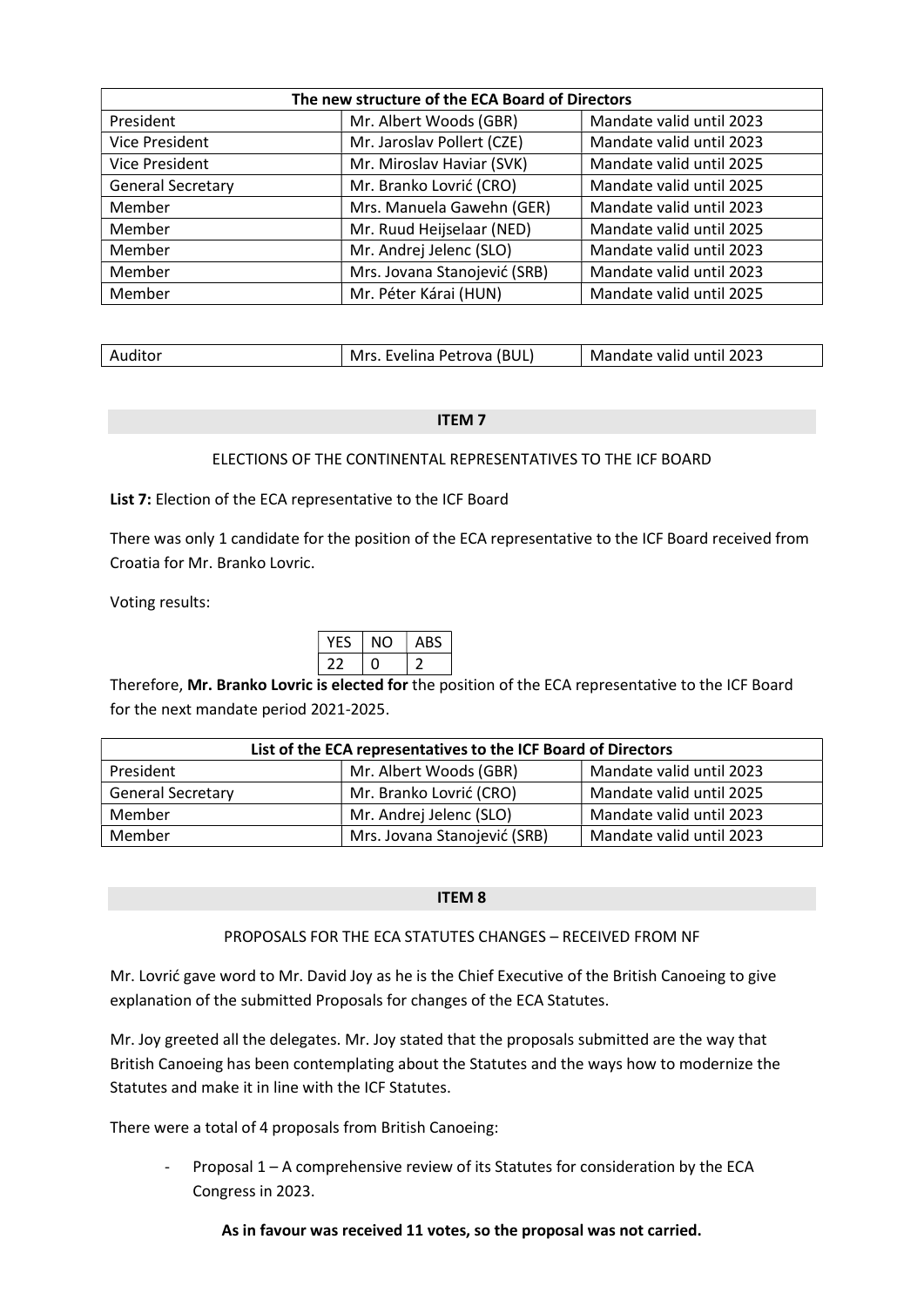- Proposal 2 –That Statutes are presented as Gender neutral

# This proposal is withdrawn in favour of the ECA Board proposal

- Proposal 3 – Recognising the Technical Committees within the structure of the ECA

## This proposal is also withdrawn in favour of the ECA Board proposal

- Proposal 4.1 Is included in the proposal of changes from the ECA Board, so it was withdrawn
- Proposal 4.2 To consider matters raised appropriately by National Federations in accordance with the requirements of the Statutes was putted to the vote

As in favour was received 8 votes, the proposal was not carried.

#### ITEM 9

## PROPOSAL OF THE ECA STATUTE CHANGES FROM THE ECA BOARD

As all proposed Statute Changes have been sent to the National Federations, so Mr. Woods proposed to vote on the all proposals together if there is no other opinion.

After discussion and acceptance of the proposals from the floor, Congress accepted the ECA Board proposals of the ECA Statute changes with 19 votes in favour.

#### ITEM 10

# FIXING THE ANNUAL SUBSCRIPTION FEE FOR THE NEXT TWO YEARS

Mr. Woods announced that the Board agreed upon the Annual Subscription Fee for the next two years will stay the same, 250  $\epsilon$ , and after a quick vote, the motion was carried with 22 votes for the motion.

#### ITEM 11

# ESTABLISHING THE WORKING (DEVELOPMENT) PROGRAMME FOR 2021/2022

Secretary General stated that in the last years ECA has reached target to be a part of the multisport events, so canoeing will be included in the European Multisport Championship in Munich 2022, so as in the programme of the European Games Krakow 2023. Now our wish is to stay in the programme of those events in the future and both Olympic disciplines to be presented in the programme. At the last ECA Congress Albania was accepted as the new ECA member, and now we are working on new countries to be affiliates as Island where exists canoeing activities, so ECA kindly asks Danish Canoe Federation for help in contacting the Iceland. Kosovo is also one of the target Countries. Considering strategic tasks ECA Board is asking Federations for help in targeting the candidates for ICF/ECA Talent Identification Programme, as there are some funds that can be used for this programme. Entering to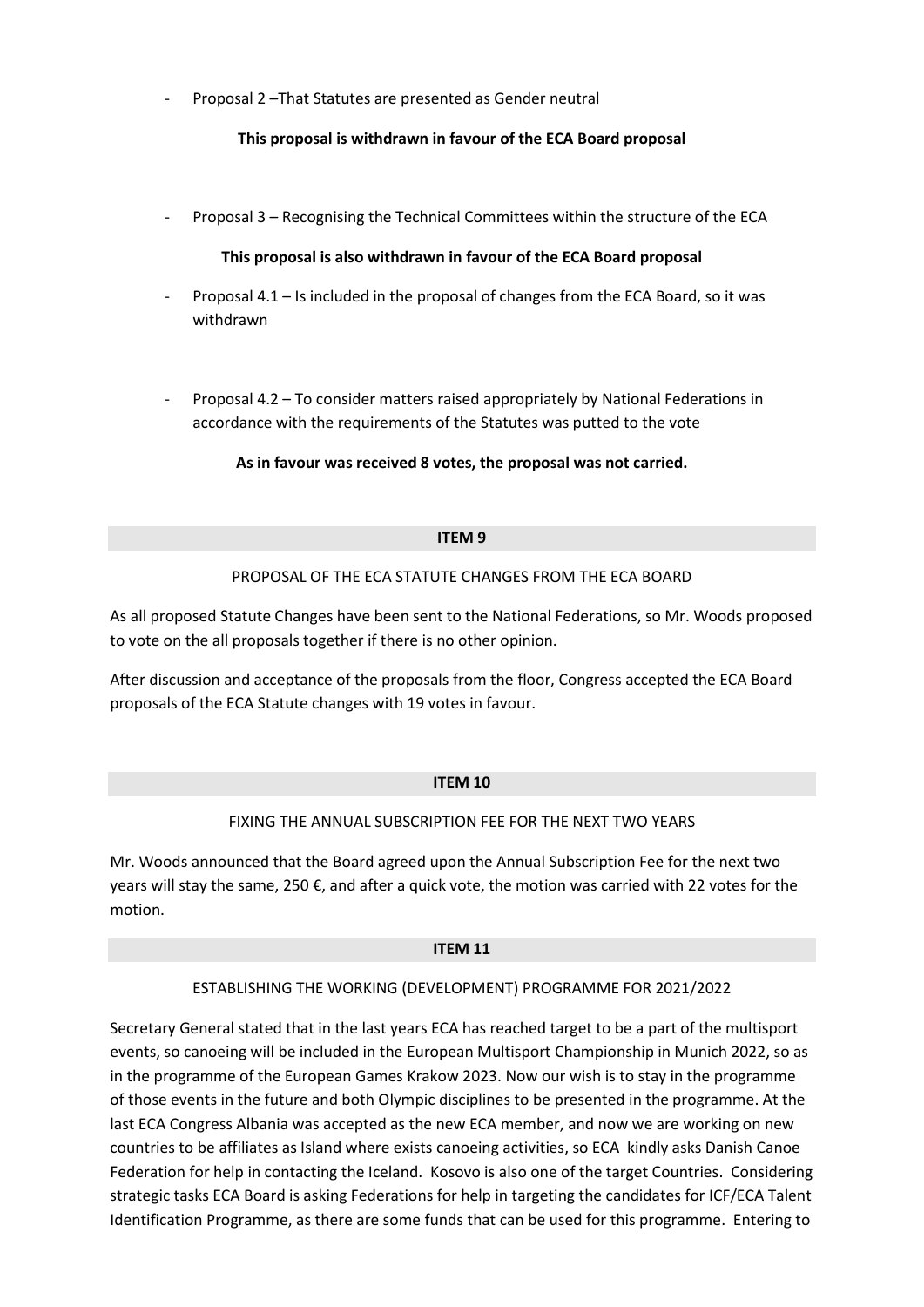the multisport events are opening and bigger TV audience and rising financial income, what is opening a possibility for new projects and tasks.

ECA will continue to work on the project that European Games become one of the qualification events for the Olympic Games.

From the floor was proposed that ECA organise a SUP European Championships, Mr. Woods stated that first ICF SUP Championships in Hungary was big success with participation of more than 50 countries and the ECA Is fully supporting the proposal. ECA will discuss it within the ICF Board work.

The working programme was then put to a vote.

## The programme was carried with 22 votes in favour.

## ITEM 12

## ESTABLISHING THE BUDGET FOR 2021/2022

 Mr. Lovrić gave written explanation of the proposed budget, and as there were no questions from the floor, President Woods put the budget to the vote.

# The budget was carried with 23 votes in favour.

## ITEM 13

# ECA AWARDS

Mr Albert Woods has proposed to the Congress Mrs Elly Muller, long year member of the ECA Boars and ECA Technical delegate for sprint canoeing, to be awarded as the ECA Honorary member what was anonymously accepted by acclamation.

President Woods thanked Mrs Muller for her contribution in development of canoeing in the Europe and the World and awarded her a special plaque from the ECA.

#### ITEM 13

# CLOSING THE CONGRESS

Mr. Luciano Buonfiglio asked for word where he thanked the ECA for excellent work and contribution to the development of canoeing and expressed his opinion that ECA can give more inputs to the work of the ICF.

President Woods thanked for the nice words, thanked again the Slovak Canoeing as organisers of the Congress, so as to the translators for correct translations and officially closed the Congress.

\_\_\_\_\_\_\_\_\_\_\_\_\_\_\_\_\_\_\_\_\_\_\_\_\_\_\_\_\_\_\_\_\_\_\_\_\_\_\_\_\_\_\_\_\_\_\_\_\_\_\_\_\_\_\_\_\_\_\_\_\_\_\_\_\_\_\_\_\_\_\_\_\_\_\_\_\_\_\_\_\_\_

# OPEN DISCUSSION

In the open discussion, President Woods reminded delegates that European Multisport Championships Munich will be a qualification event for the European Games Krakow 2023.

In the programme of the European Games Krakow 2023 both Olympic disciplines will be included; slalom and sprint, but because of the course limitations in sprint there will be only 200, 500 and 5000 m races.